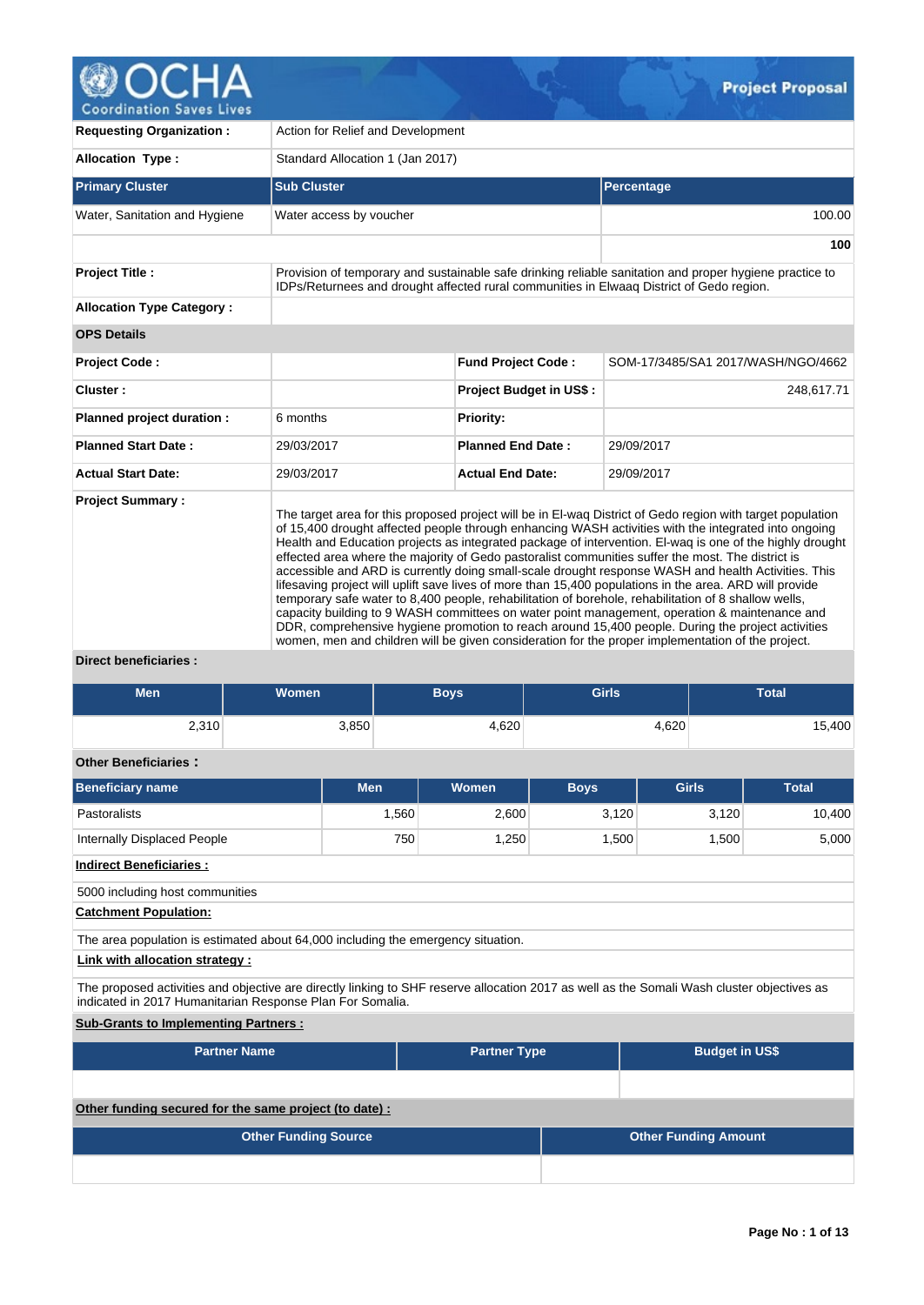## **Organization focal point :**

| Name              | <b>Title</b>      | <b>Email</b>          | <b>Phone</b>  |
|-------------------|-------------------|-----------------------|---------------|
| Siyad Guled       | Programme Manager | ardsomalia1@gmail.com | +252616990444 |
| <b>BACKGROUND</b> |                   |                       |               |

## **1. Humanitarian context analysis**

Drought conditions are deepening in Puntland and Somaliland, and have expanded to southern and central regions, including Gedo, Hiraan, Galgaduud and Lower Juba. The Deyr rainy season, which usually extends from October to December, has so far been poor, and high temperatures combined with limited amounts of rain in October 2016 that have led to drought conditions in most of Somalia, ranging from moderate to extreme. During the month of October, most regions registered less than half of the usual rainfall. Crop and pasture losses are widespread, and water shortages common. Substantial increases in water prices are being reported in the majority of regions, with price hikes of as much as 100 per cent in some regions of Somalia. No significant rainfall is expected in the coming weeks and the drought conditions are likely to intensify until the next rainy season expected in April 2017. Water levels are expected to decline further, putting further stress on communities dependent on irrigation for growing crops. A scale-up of humanitarian assistance is required to prevent further deterioration of the situation. If it continues at current levels, with around 1.6 million people reached per month, the number of people who will be in 'crisis' or 'emergency' is likely to increase, potentially to a drastic scale. A 20 per cent increase in number of people who cannot meet their daily food requirements was already registered in September 2016, up from 935,000 to 1.1 million in six months, according FSNAU. The nutrition situation has also deteriorated with over 320,000 acutely malnourished children in need of urgent nutrition support, including treatment for more than 50,000 who are severely malnourished and far more vulnerable than any other group. Water shortages may also trigger further outbreaks of water borne diseases. This follows a major outbreak of AWD/Cholera in the region in early 2016, with Somalia hit most severely, at a scale not seen in recent years. More than 13,600 cases of AWD/Cholera were registered from January to September 2016, up from 5,300 registered cases in 2015. The impact of the drought and the demand on humanitarian resources has been further magnified by a number of emerging crises, including an increase in conflict-related displacements and refugee returns from Kenya. According to the FSNAU and the Famine Early Warning Systems Network reflect a significant decline, owing to a lethal mix of drought, surging food prices and conflict. "Severe drought, rising prices, continued access limitations, and dry forecasts suggest Famine is possible in 2017". Nearly 5 million people in Somalia face acute food insecurity today. After gradual rebuilding of livelihoods since the 2011 famine that cost over a quarter of a million lives in excess mortality, fragile gains are now being eroded and malnutrition rates are again on the rise, which could hit a looming famine again of, there is no rabid humanitarian support. Coping capacities are severely stretched and vulnerable families risk being pushed further into destitution. As many as 320,000 acutely malnourished children under the age of 5 require emergency nutrition supplement, access to clean water, and better hygiene 50,000 children are so severely malnourished that they will die if they do not receive an immediate life saving humanitarian aid.

## **2. Needs assessment**

According to FSNAU post Deyr report in December 2016, a total of 1.1 million people in Somalia are in acute food insecurity which represents about 14% of the total population while an estimated 320,000 children <5 years of age are acutely malnourished, out of which at least 5000 are severely malnourished Lack of access to safe water is a striking feature in Gedo regions and this increases the risk of outbreaks of waterborne diseases. Poor hygiene and sanitation practices are major causes of diseases such as AWD/cholera among children and women. With only 19%of the population with access to sanitation, practicing open defecation and lacked access to improved sanitation, almost all in the district and predominantly in rural areas. In addition, lack of privacy for women for defecation, urination and menstrual hygiene, and the shame of being seen are major gender discrimination in the region. Furthermore, Somalia WASH cluster estimates that 45% of the population in Somalia does not have access to safe water supply and 37% does not have access to basic sanitation. Inaccessibility due to insecurity and the limited number of local service providers in south central Somalia contribute to the high cost of providing services. To evaluate the level of humanitarian crisis, ARD has recently conducted participatory rapid assessment on 23-26 November 2016 in 40 villages surrounding El-waq District of Gedo region. The most vulnerable communities were deliberately selected as a sample in order to study their unique needs and priorities and interviewed a total of 1,310 Person (55 % being women) and conducted 15 focus groups discussions. According to a rapid assessment conducted by ARD, on 23-26 November 2016 indicated that the available water sources of surveyed areas are unprotected. Thus, the target drought affected communities have no access to clean water. 4 out of 6 boreholes visited are not functional properly or are very weak that could collapse at anytime due to lack of maintenance and the overstretched, i.e. engine, water pumps, pipes are rusted and over used. The sanitary and personal hygiene conditions are worse because locals defecate in open area near water sources, where the communities' access to toilets is sharply skewed. To confirm with this gap, ARD coordinated with the active agencies in the field. Therefore, ARD proposes live-saving WASH project will target around 15,400 beneficiaries through distribution of safe water through water voucher and as an exit point, rehabilitating 1 strategic borehole, 10 shallow wells (4 with hand pumps and 6 with animal trough) and conducting comprehensive hygiene promotion and sanitation awareness campaigns.

## **3. Description Of Beneficiaries**

The project targets 15 villages and community setting surrounding El-waq including (El-waq town, Samarole, Buusaar, Garsaal, Dhaso and Bur-alan). The target population of the project is 15400 (2310 Men, 3850 women , 4620 Boys and 4620 girls ) drought affected pastoralists and IDPs. The impact of the drought and the demand on humanitarian resources has been further magnified by a number of emerging crises, including an increase in conflict-related displacements and refugee returns from Kenya.

## **4. Grant Request Justification**

The project is inline with SHF-2017-SA1 allocation and the project location is in the geographical locations prioritized with in this allocation. The project is aimed as life saving intervention to drought affected pastoralists and agro-pastoralists in El-waq district of Gedo region. ARD is currently implementing small-scale drought respond WASH and health Activities in the district and this project will be complementary to those ongoing activities. ARD is working El-wak district since its establishment and has good relation with the communities and the local authority in the district, this will give ARD an opportunity to implement the project smoothly.

## **5. Complementarity**

ARD proposes this life saving project is to complement recently completed drought respond WASH and health activities in the district. Also ARDI is proposing within this allocation food security, nutrition and health project, if it approves this project will be integrated to those life saving projects

## **LOGICAL FRAMEWORK**

**Overall project objective**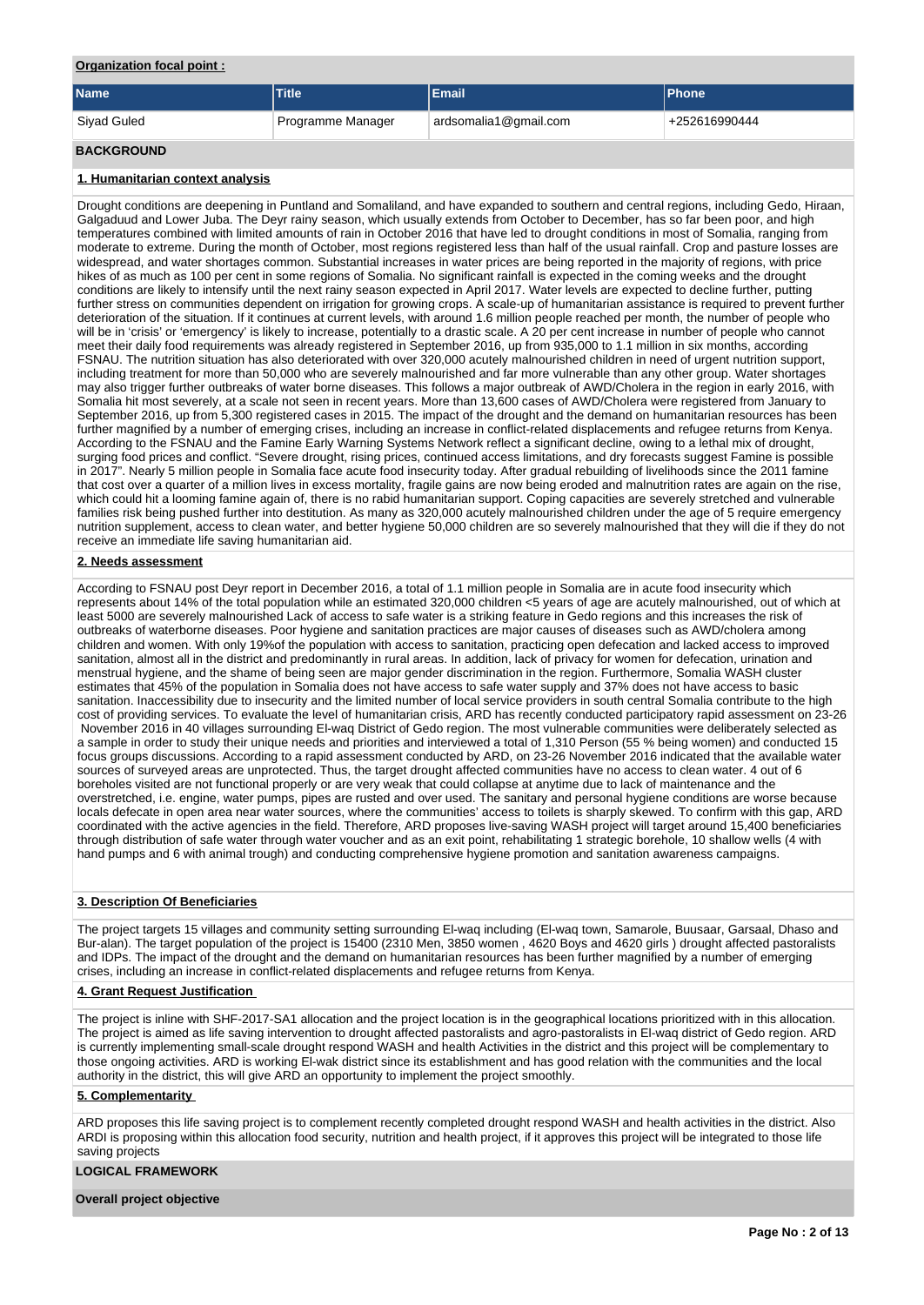To increase emergency life saving and sustained access to WASH interventions to 15400 ( 2310 Men, 3850 women , 4620 Boys and 4620 girls) drought affected pastoralists and IDPs who are at risk of AWD diseases.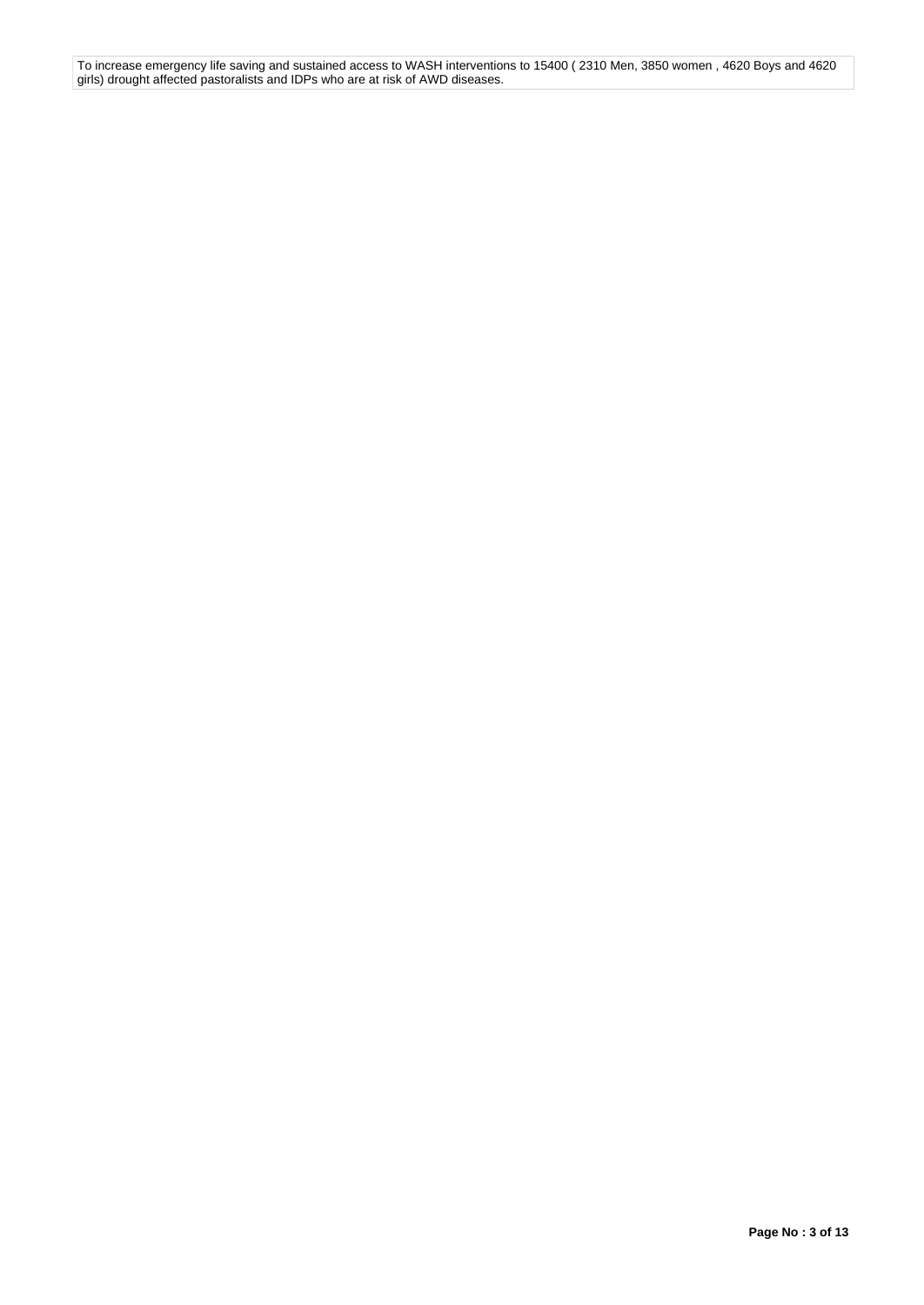| <b>Water, Sanitation and Hygiene</b>                                                                                                                                      |                                                 |                                 |  |  |  |  |  |  |  |
|---------------------------------------------------------------------------------------------------------------------------------------------------------------------------|-------------------------------------------------|---------------------------------|--|--|--|--|--|--|--|
| <b>Cluster objectives</b>                                                                                                                                                 | <b>Strategic Response Plan (SRP) objectives</b> | <b>Percentage of activities</b> |  |  |  |  |  |  |  |
| Provide access to safe water, sanitation and<br>hygiene for people in emergency                                                                                           | Somalia HRP 2017                                | 40                              |  |  |  |  |  |  |  |
| Provide reliable and sustained access to<br>sufficient safe water-based on identified<br>strategic water points and establishment of<br>sustainable management structures | Somalia HRP 2017                                | 60                              |  |  |  |  |  |  |  |

**Contribution to Cluster/Sector Objectives :** The project contribution to Somali WASH cluster objectives outline above (60% of the activities will contribute to objective one access to safe water ,sanitation and hygiene for drought affected people in El Waaq district ,

# **Outcome 1**

Improved access to emergency safe drinking water to 8,400 drought affected pastoralists, agro-pastoralists and IDPs with equal access of girls, women, men and boys)

## **Output 1.1**

# **Description**

Improved availability of temporary safe water to 8,400 drought affected persons (including men, women and children through water voucher in El Waaq district.

# **Assumptions & Risks**

Security might be difficult to reach some of the targeted villages as AS could access the area sometime. However, through mobilizing properly the community and having long term experience in working the area, ARD has local mechanism to overcome these assumptions if they arise.

## **Indicators**

|                 |                                  |                                                                                        |            | End cycle beneficiaries       |  | End<br>cycle |
|-----------------|----------------------------------|----------------------------------------------------------------------------------------|------------|-------------------------------|--|--------------|
| Code            | <b>Cluster</b>                   | <b>Indicator</b>                                                                       | <b>Men</b> | Women   Boys   Girls   Target |  |              |
| Indicator 1.1.1 | Water, Sanitation and<br>Hygiene | Number of people with temporary access to safe<br>water                                |            |                               |  | 10.400       |
|                 |                                  | Means of Verification : number of people receive water voucher register photos reports |            |                               |  |              |

**Means of Verification :** number of people receive water voucher , register,photos ,reports

# **Activities**

# **Activity 1.1.1**

## **Standard Activity : Water trucking/water Vouchers**

In Collaboration with local authority, partnership with main water vendors in rural villages in El Waaq districts to provide water to the 10,400 (1,560 men, 2,600 women, 3,120 boys and 3,120 girls) targeted beneficiaries, then distribution of vouchers to most vulnerable male and female in the targeted villages which they can redeem for water at the specified water vendors (water trucks). The action is also includes to hire water truck of a capacity of 6,000 litres for trucking safe water to the targeted locations.

Each voucher can be used to redeem specified quantity of safe water of 7.5 liters per person per day for a period of 30 days.

# **Output 1.2**

## **Description**

Improved availability to safe drinking water to 8,000 affected population including ( girls. women, men and boys) through the construction and rehabilitation of strategic water sources based in low cost techniques involving community mobilization, Sustainable operation, maintenance and protection of water systems through capacity building of existing water user committees, Knowledge and Resources availability to target communities to address DRR in order to improve water quality and to meet sphere standards.

## **Assumptions & Risks**

## delays of funds

## **Indicators**

|                   |                                         |                                                                                                         | <b>End cycle beneficiaries</b> |              |                   |       | <b>End</b><br>cycle |  |  |  |
|-------------------|-----------------------------------------|---------------------------------------------------------------------------------------------------------|--------------------------------|--------------|-------------------|-------|---------------------|--|--|--|
| Code              | <b>Cluster</b>                          | <b>Indicator</b>                                                                                        | <b>Men</b>                     | <b>Women</b> | <b>Boys</b> Girls |       | <b>Target</b>       |  |  |  |
| Indicator 1.2.1   | Water, Sanitation and<br>Hygiene        | Number of people with sustained access to safe<br>water                                                 |                                |              |                   |       | 3,000               |  |  |  |
|                   | Means of Verification: reports, photos, |                                                                                                         |                                |              |                   |       |                     |  |  |  |
| Indicator 1.2.2   | Water, Sanitation and<br>Hygiene        | Number of people with sustained access to safe<br>water                                                 |                                |              |                   | 5,000 |                     |  |  |  |
|                   |                                         | <b>Means of Verification:</b> Photos, telephone numbers of the WASH committees and reports.             |                                |              |                   |       |                     |  |  |  |
| Indicator 1.2.3   | Water, Sanitation and<br>Hygiene        | Number of WASH committees trained on O & M                                                              |                                |              |                   |       | 9                   |  |  |  |
|                   |                                         | <b>Means of Verification:</b> training report, attendance sheet, telephone numbers and training reports |                                |              |                   |       |                     |  |  |  |
| <b>Activities</b> |                                         |                                                                                                         |                                |              |                   |       |                     |  |  |  |
| Activity 1.2.1    |                                         |                                                                                                         |                                |              |                   |       |                     |  |  |  |

**Standard Activity : Water point construction or rehabilitation**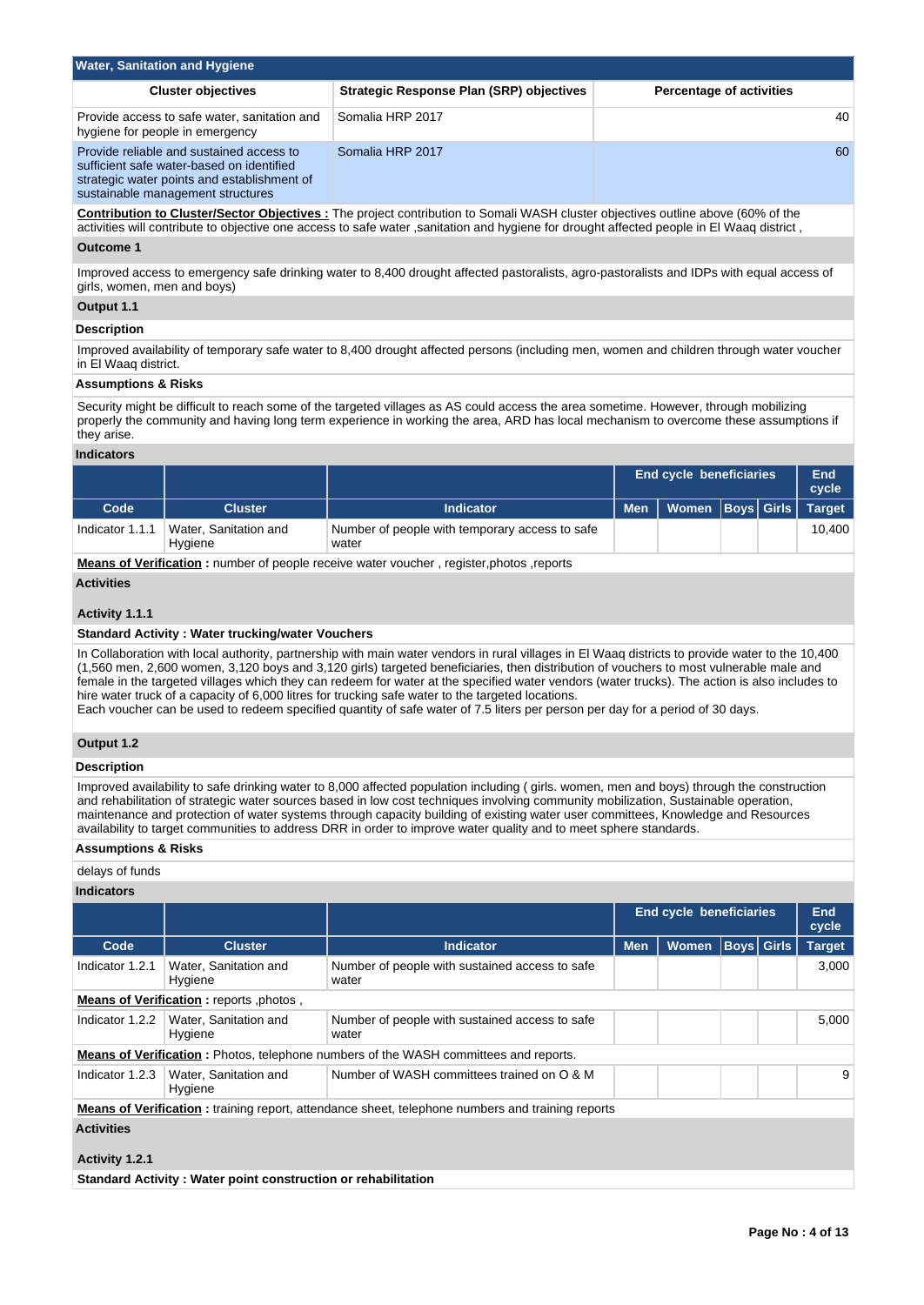Rehabilitation of one strategic community borehole at ex-hospital section in El waag district to benefit at least 3000 persons (1050 girls, 750 women, 450 men and 750boys). The action includes: rehabilitation of storeroom/engine rooms, elevated water tank, installation of new generator, repairing of broken pipes, animal troughs, and construction of water kiosk.

## **Activity 1.2.2**

# **Standard Activity : Water point construction or rehabilitation**

Rehabilitation of 10 flood proof shallow wells (6 with animal trough and 4 with hand pump) in Samarolee, Garsaal villages and El Waag town. The action includes: deepening shallow wells around 3 meters depth, installation of reinforced concrete rings to support the well walls, construction of reinforced concrete apron, construction of well head with stone, canal for drainage and installation of hand pumps or construction of animal troughs. The design and the location of the shallow well should be consulted with women and children to avoid risk of GBV against women and girls.

# **Activity 1.2.3**

## **Standard Activity : Capacity building (water committees and WASH training)**

With the consultation of community select and train 9 WASH committees from the 9 water sources with equal participation of men and women. Each WASH committee composes (4men and 3 women). The training will include operation and maintenance, water management, HH water treatment and disaster risk reduction (DRR).

#### **Outcome 2**

15,400 (2,310 men, 3,850 women, 4,620 boys and 4,620 girls) drought affected community and vulnerable displacement-affected populations including women, girls, boys and men, have improved awareness on public health risks and positive hygiene practices adopted.

#### **Output 2.1**

## **Description**

15400 drought affected persons improved their skills and knowledge on safe hygiene practices to prevent communicable diseases including AWD by receiving hygiene promotion activities, and awareness sessions In El Waaq district

#### **Assumptions & Risks**

# delays of funds

#### **Indicators**

|                                                                               |                                  |                                                                           |            | <b>End cycle beneficiaries</b> |                   |  | End<br>cycle  |  |  |  |
|-------------------------------------------------------------------------------|----------------------------------|---------------------------------------------------------------------------|------------|--------------------------------|-------------------|--|---------------|--|--|--|
| Code                                                                          | <b>Cluster</b>                   | <b>Indicator</b>                                                          | <b>Men</b> | <b>Women</b>                   | <b>Boys</b> Girls |  | <b>Target</b> |  |  |  |
| Indicator 2.1.1                                                               | Water, Sanitation and<br>Hygiene | Number of Community Hygiene Promoters trained                             |            |                                |                   |  | 5             |  |  |  |
| <b>Means of Verification:</b> Attendance sheets, photos, and training reports |                                  |                                                                           |            |                                |                   |  |               |  |  |  |
| Indicator 2.1.2                                                               | Water, Sanitation and<br>Hygiene | Number of people who have participated in<br>hygiene promotion activities |            |                                |                   |  | 15.400        |  |  |  |
| <b>Means of Verification:</b> photos, KAP survey report                       |                                  |                                                                           |            |                                |                   |  |               |  |  |  |
| Indicator 2.1.3                                                               | Water, Sanitation and<br>Hygiene | Number of people who have received hygiene kits                           |            |                                |                   |  | 700           |  |  |  |

**Means of Verification :** photos, distribution sheets, telephone numbers of HP promoters, Community Hygiene Promoters and Beneficiaries **Activities**

## **Activity 2.1.1**

## **Standard Activity : Capacity building (water committees and WASH training)**

Organize training on Hygiene promotion , in consultation with the community members, select 5 community mobilizers (3 women and 2 men), Conduct training to the 5 community mobilizers on hygiene promotion using WASH cluster HP guideline, each community mobilizer will be responsible to reach 500 people as per the sphere standard through house-to-house, schools, health and nutrition centers' visits.

## **Activity 2.1.2**

## **Standard Activity : Community Hygiene promotion**

Carry out comprehensive hygiene promotion activities to 15,400 (2,310 men, 3,850 women, 4,620 boys and 4,620 girls) drought affected community through visiting house- to-house, nutrition/feeding centers, health facilities and schools. The hygiene promotion activities will be conducting through the community hygiene promoters. More than 50% being women to be able to undertake household visits which mainly are female-headed. WASH Committees will be the focal points in every location and regular hygiene campaigns will be conducted focusing on 3 key messages of hand washing with soap, safe excreta disposal including children feaces and safe chain water management. This will complement the chlorination and water quality monitoring to avert further contamination at household level, thus reducing chances of outbreak of AWD and other WASH related diseases in our target locations.

## **Activity 2.1.3**

## **Standard Activity : Hygiene kit distribution (complete kits of hygiene items)**

Distribute 700 hygiene promotion kits to 700 households at risk of AWD and malnutrition. Each Hygiene kit contains (200 aqua tabs, 1 Jerry can (20L), 1 bucket, 3 bars of soap of 800mg).

## **Additional Targets :**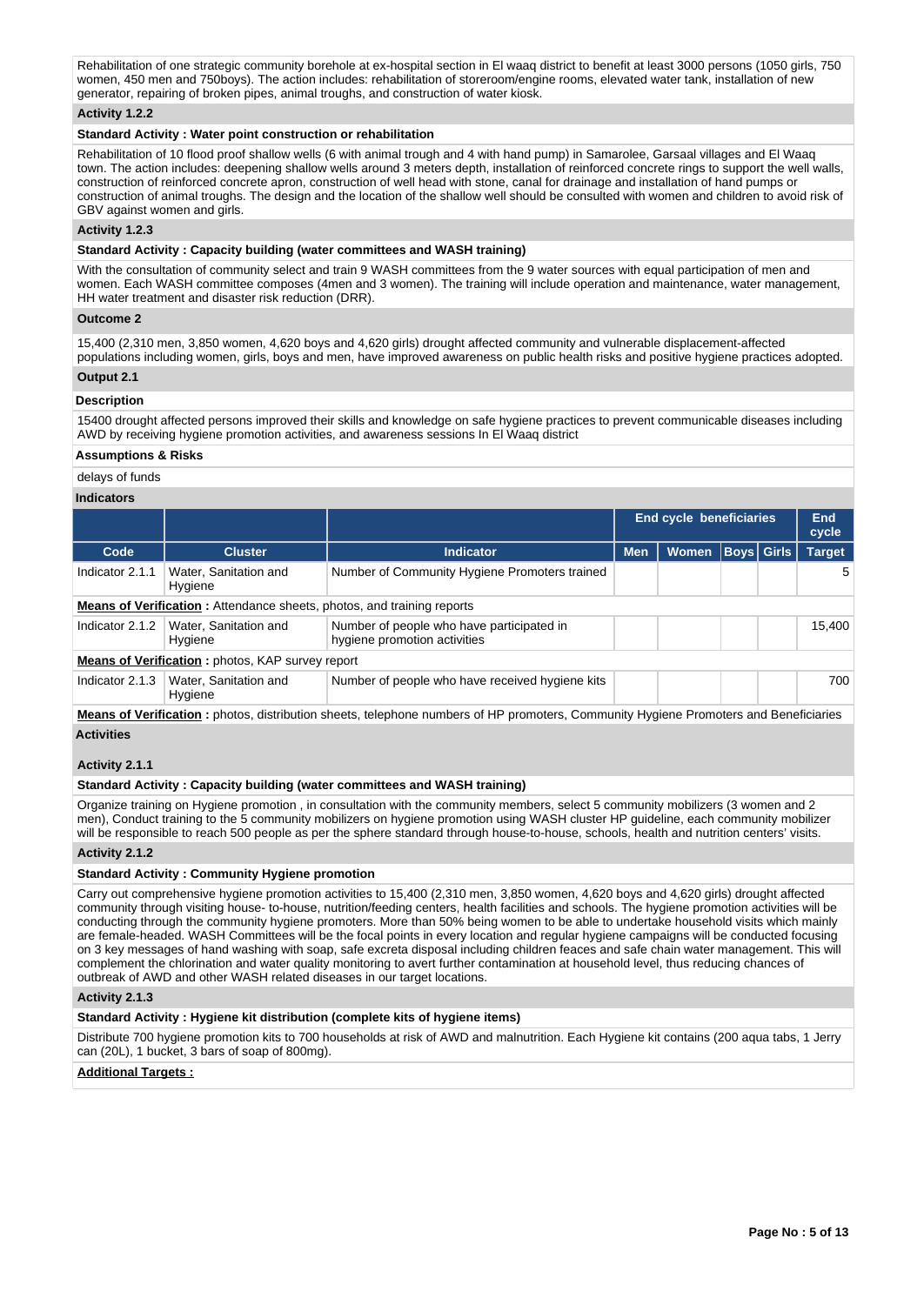# **Monitoring & Reporting plan**

ARD have monitoring and evaluation framework that will be used to gather data from the field and will be jointly designed by community members and local authorities. Where possible and appropriate, we will use or adapt existing tools and will ensure that any new tools developed are compatible with existing M&E tools being used by other agencies responding to or monitoring the response to the drought. An output and outcome based monitoring and evaluation plan will be developed during the first month with the stakeholders during the project orientation workshop and a time frame set for field monitoring visits. Our M&E officer together with the project staff will monitor project activities through regular field visits. The project manager will provide progress report and financial progress reports on monthly basis highlighting achievements and constraints as well as corrective action taken to ensure that project implementation remains on track. ARD will also use participatory monitoring and evaluation that will be employed with regard to frequency, keeping track/ assessing the effectiveness of the interventions with the aim of working within and where necessary adjusting the work plan to enhance efficiency and realization of project objectives. During the registration ARD will collect the telephone numbers of the beneficiaries particularly the vulnerable ones, WASH committees, Community Hygiene Mobilizers for evidence and transparency, photos with GPS tags will also be kept as record for further monitoring and evaluation. Joint evaluation assessment to WASH cluster partners in the area and OCHA focal point will be organized at the completion of the project.

#### **Workplan**

| <b>Activitydescription</b>                                                                                                                                                                                                                                                                                                                                                                                                                                                                                                                                                                                                                                                                                                                                                                                                                                                                                                                                            | Year |  |    |    |     |              |              |   |   |  |  |
|-----------------------------------------------------------------------------------------------------------------------------------------------------------------------------------------------------------------------------------------------------------------------------------------------------------------------------------------------------------------------------------------------------------------------------------------------------------------------------------------------------------------------------------------------------------------------------------------------------------------------------------------------------------------------------------------------------------------------------------------------------------------------------------------------------------------------------------------------------------------------------------------------------------------------------------------------------------------------|------|--|----|----|-----|--------------|--------------|---|---|--|--|
| Activity 1.1.1: In Collaboration with local authority, partnership with main water<br>vendors in rural villages in El Waaq districts to provide water to the 10,400 (1,560)<br>men, 2,600 women, 3,120 boys and 3,120 girls) targeted beneficiaries, then<br>distribution of vouchers to most vulnerable male and female in the targeted villages<br>which they can redeem for water at the specified water vendors (water trucks). The<br>action is also includes to hire water truck of a capacity of 6,000 litres for trucking<br>safe water to the targeted locations.<br>Each voucher can be used to redeem specified quantity of safe water of 7.5 liters<br>per person per day for a period of 30 days.                                                                                                                                                                                                                                                        | 2017 |  |    |    |     |              |              |   |   |  |  |
| Activity 1.2.1: Rehabilitation of one strategic community borehole at ex-hospital<br>section in El waaq district to benefit at least 3000 persons (1050 girls, 750 women,<br>450 men and 750boys). The action includes: rehabilitation of storeroom/engine<br>rooms, elevated water tank, installation of new generator, repairing of broken<br>pipes, animal troughs, and construction of water kiosk.                                                                                                                                                                                                                                                                                                                                                                                                                                                                                                                                                               | 2017 |  | X. | X  | X   |              |              |   |   |  |  |
| Activity 1.2.2: Rehabilitation of 10 flood proof shallow wells (6 with animal trough<br>and 4 with hand pump) in Samarolee, Garsaal villages and El Waaq town. The<br>action includes: deepening shallow wells around 3 meters depth, installation of<br>reinforced concrete rings to support the well walls, construction of reinforced<br>concrete apron, construction of well head with stone, canal for drainage and<br>installation of hand pumps or construction of animal troughs. The design and the<br>location of the shallow well should be consulted with women and children to avoid<br>risk of GBV against women and girls.                                                                                                                                                                                                                                                                                                                             | 2017 |  |    | X  | X   | X            | X            |   |   |  |  |
| Activity 1.2.3: With the consultation of community select and train 9 WASH<br>committees from the 9 water sources with equal participation of men and women.<br>Each WASH committee composes (4men and 3 women). The training will include<br>operation and maintenance, water management, HH water treatment and disaster<br>risk reduction (DRR).                                                                                                                                                                                                                                                                                                                                                                                                                                                                                                                                                                                                                   | 2017 |  |    | X  | X   | X.           | $\mathsf{X}$ | X |   |  |  |
| Activity 2.1.1: Organize training on Hygiene promotion, in consultation with the<br>community members, select 5 community mobilizers (3 women and 2 men),<br>Conduct training to the 5 community mobilizers on hygiene promotion using WASH<br>cluster HP guideline, each community mobilizer will be responsible to reach 500<br>people as per the sphere standard through house-to-house, schools, health and<br>nutrition centers' visits.                                                                                                                                                                                                                                                                                                                                                                                                                                                                                                                         | 2017 |  |    | X  |     |              |              |   |   |  |  |
| Activity 2.1.2: Carry out comprehensive hygiene promotion activities to 15,400<br>(2,310 men, 3,850 women, 4,620 boys and 4,620 girls) drought affected<br>community through visiting house- to-house, nutrition/feeding centers, health<br>facilities and schools. The hygiene promotion activities will be conducting through<br>the community hygiene promoters. More than 50% being women to be able to<br>undertake household visits which mainly are female-headed. WASH Committees<br>will be the focal points in every location and regular hygiene campaigns will be<br>conducted focusing on 3 key messages of hand washing with soap, safe excreta<br>disposal including children feaces and safe chain water management. This will<br>complement the chlorination and water quality monitoring to avert further<br>contamination at household level, thus reducing chances of outbreak of AWD and<br>other WASH related diseases in our target locations. | 2017 |  |    | X  | Χ   | X.           | X.           | X | X |  |  |
| Activity 2.1.3: Distribute 700 hygiene promotion kits to 700 households at risk of<br>AWD and malnutrition. Each Hygiene kit contains (200 agua tabs, 1 Jerry can<br>(20L), 1 bucket, 3 bars of soap of 800mg).                                                                                                                                                                                                                                                                                                                                                                                                                                                                                                                                                                                                                                                                                                                                                       | 2017 |  |    | X. | ΙX. | $\mathsf{X}$ |              |   |   |  |  |
| <b>OTHER INFO</b>                                                                                                                                                                                                                                                                                                                                                                                                                                                                                                                                                                                                                                                                                                                                                                                                                                                                                                                                                     |      |  |    |    |     |              |              |   |   |  |  |
| <b>Accountability to Affected Populations</b>                                                                                                                                                                                                                                                                                                                                                                                                                                                                                                                                                                                                                                                                                                                                                                                                                                                                                                                         |      |  |    |    |     |              |              |   |   |  |  |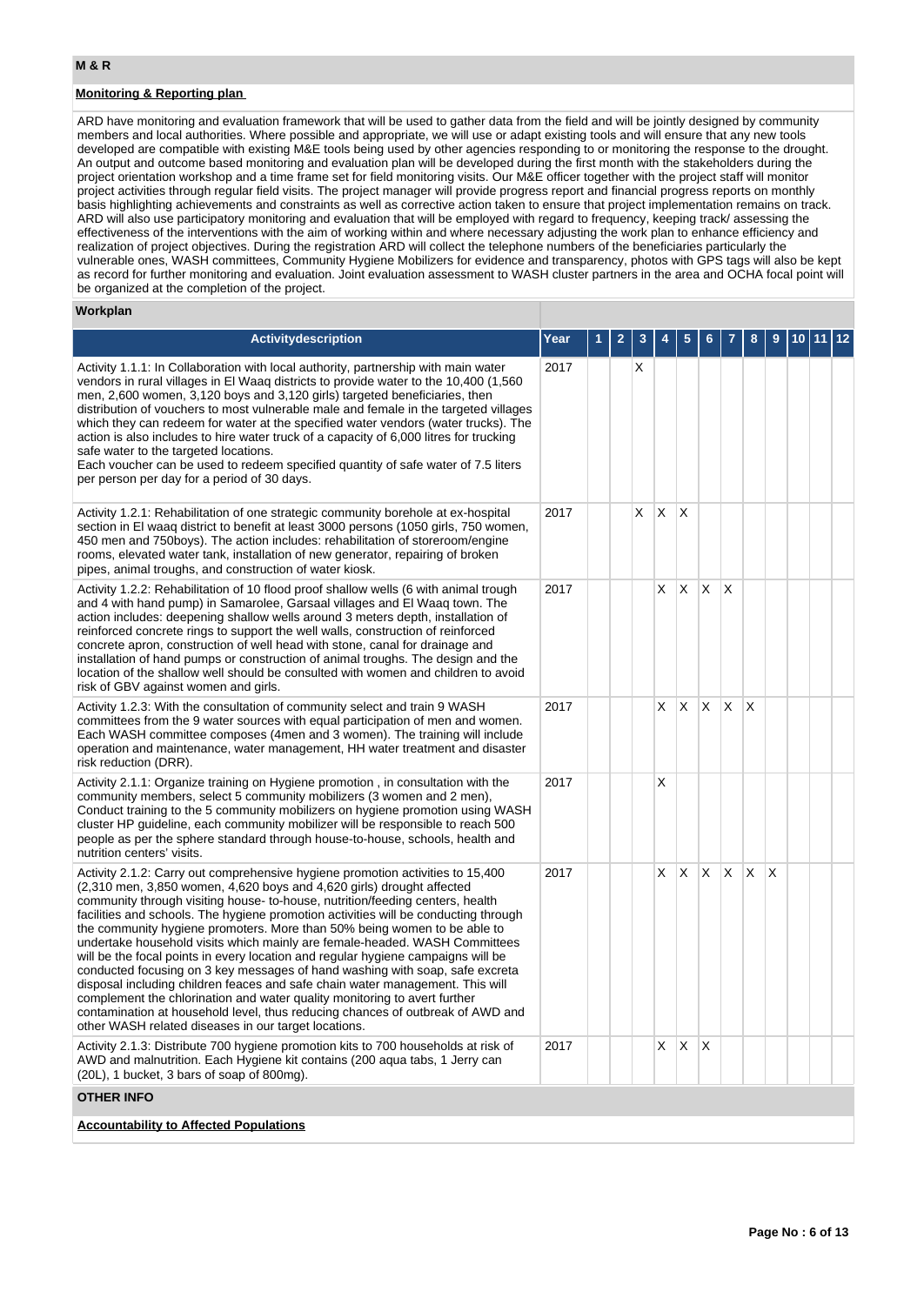ARD has already connection with local community and currently working with community through community based project where by community members had participate comprehensive hygiene promotion sessions. ARD had discussion with community committee consisting 2 men and 2 women on project needs, design and implementation modalities to ensure accountability to affected population and ensure that quality services are provided to the community , moreover , the beneficiary feedback mechanism were established to ensure that compliance and effective measures to be taken. During implementation of the project, ARD will organize a meeting with community members together with community committee to explain project objectives, activities, outcomes, target beneficiaries and how the community will actively participate project implementation e.g recruiting, site monitoring and .providing security.

ARD will use Do no harm principles. ARD has clear policy and procedures with will be trained for the project staff

Actions to be taken to ensure the principle of Do No harm

Apply standard diagnostic procedures in health centers

Training staff on safety and precaution measures to prevent a serious threat to life

Provision of Protected equipment and PEP to hygiene promotors to prevent transmission of infectious disease and prevent disability. .ARD is committed to working in an open and responsible way that builds the trust and respect of all our stakeholders including host community and local government , We also seek to work with affected communities and populations in the best way possible. ARD will establish Complaints Mechanisms system (provision of contact address (local number) to encourage feedback about our work from all its stakeholders. Where the feedback is received shall respond in a timely and appropriate manner through established mechanisms. ARD committed to have an effective procedure for handling and responding to complaints. Procedures shall be simple, easily understood, the procedure for complaints will be reviewed regularly to ensure and incorporate learning.

ARD understand that affected communities might express concern about:

• How a WASH service has been managed, which has a direct impact on the communities and affected population.

• A concern about the behavior of staff

• The quality of program delivery;

Specific operational complaints and concerns will be dealt with at a project or country program level and immediately resolution of the concerned parties

# **Implementation Plan**

The target communities will be involved from the project design, plan, implementation through series of meetings and other informal forums. Quarterly meetings will be held with the community members and other stakeholders to update them on project activities and get their valuable input on how best to achieve the desired goals.

Project orientation and quick rapid re assessments will be done in collaboration with the local authority and the community in order to increase awareness on the implementation of the project and this will act as clear exit strategy after the end of the projects. ARD will directly implement the project activities, as qualified professional and technical skilled person who is already in place will run project. The construction supervisors on quality control will monitor the construction of the latrines while contracting technical personnel will rehabilitate the boreholes and the project engineer will oversee the installation and the quality of the work. Hygiene promoters who were trained by UNICEF and have been doing the same activities in other successful projects will conduct hygiene promotion.

#### **Coordination with other Organizations in project area**

| Name of the organization | Areas/activities of collaboration and rationale                                                                      |
|--------------------------|----------------------------------------------------------------------------------------------------------------------|
| Wash Cluster             | Active participating Wash cluster meeting at field and Nairobi level to<br>share information with partners           |
| Gedo Sub-Health Cluster  | ARD will closly coordinate with the cluster and sub-cluster in the<br>Gedo and other geographic areas.               |
| <b>Health Cluster</b>    | Active participating Health cluster meeting as well at field and Nairobi<br>level to share information with partners |
| Trocaire organization    | Referral of AWD cases to hospital                                                                                    |
| <b>IOM</b>               | ARD will closely coordinate with IOM at field level to avoid<br>duplication of activities                            |
| <b>UNICEF</b>            | ARD had discussion with UNICEF to coordinate on going drought<br>response and scale up its activities                |

## **Environment Marker Of The Project**

A: Neutral Impact on environment with No mitigation

**Gender Marker Of The Project**

2a- The project is designed to contribute significantly to gender equality

#### **Justify Chosen Gender Marker Code**

The organization will ensure systematic approach to identifying, assessing and reducing the risks of disaster. It aims to reduce women on socioeconomic vulnerabilities to disaster as well as dealing with the environmental and other hazards that trigger them. The organization will also ensure firm and proactive women involvement in the project, from allocation of activities, to decision making at the community level. All water committees will have at least a 50-60% women representation. The hygiene training will include 80% women since they are the caretakers on the family and have higher chances of coming into contact with diseases. Those women who are heads of the households will be given higher priority due to the fact that, they are most vulnerable to natural calamities due to their poor access to livelihood opportunities in the society in comparison to men and the cash allowances offered during the training will assist to some extent, in sustaining them during the period. Do no harm approaches will be applied throughout the project implementation, that will continue in concerted emphasis on disaster reduction, providing strategic guidance and coherence for implementing the project Framework, and for sharing experiences and expertise among all its stakeholders

**Protection Mainstreaming**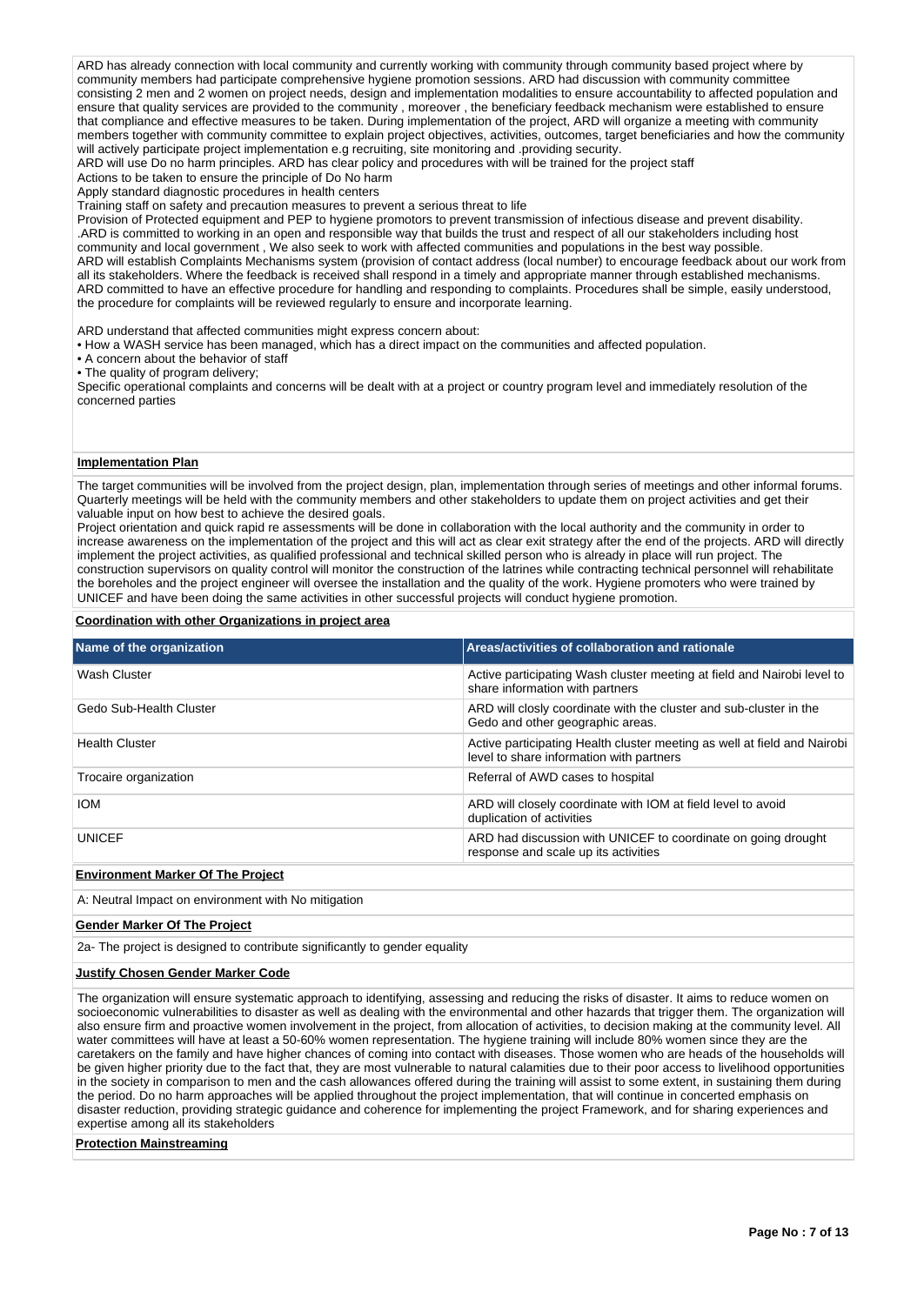Protection Mainstreaming will be done through the construction of latrines as the increase accessibility of the latrines will reduce sexual abuse and gender violation since the young and teenager ladies will not defecate in the bush and will have access to nearby latrine thus reducing rape cases. Through the provision and increasing access to water the gender specially the mothers will not travel neither track on long distance to fetch water for domestic use which otherwise could have caused rape and other violation on their way to water point, through hygiene promotion specially to the mother with children the house hold head will support the mothers in improving the sanitation at the household level through behaviour change.

## **Country Specific Information**

# **Safety and Security**

ARD always gives priority to the security of its staffs and beneficiaries, as the security of Somalia in general is volatile. ARD is already present in the proposed area of intervention. With staff and institutional infrastructure in place. However, ARD project success may be impacted negatively by the following external constraints: Deteriorating security situation - In order to overcome the security risks that may arise, ARD will work closely with United Nations Department of Security and Safety (UNDSS), Somali National Security Agency (SNSA), and the clan elders. ARD will focus on meeting the Sphere standards for the already identified people most affected by drought and AWD/cholera target, while seeking funding for additional caseloads. Instability of prices and availability of the needed resources on the local market – ARD will undertake competitive and wide sourcing of construction materials to ensure efficient utilization of available funds. Lack of acceptance by the local leaders of the participatory approach for the beneficiary selection process – ARD will undertake initial dialogue to ensure understanding and acceptance of planned programming. Lack of access for monitoring purposes – ARD will have in its employment staff from the local community who will have access, even during challenging situations.

## **Access**

ARD has full access to the proposed project area. It is already implementing projects there. Due to the changing security situation in GEDO, ARD will work with the Local Administration and UN Agency in charge of security UNDSS to ensure that access to the project area is maintained.

# **BUDGET**

| Code    | <b>Budget Line Description</b>                                                                                                                                                                                                                                                                                                                                                                                                                 |   | $D / S$ Quantity | <b>Unit</b><br>cost    | <b>Duration</b><br>Recurran charged<br>ce | %<br>to CHF | <b>Total Cost</b> |
|---------|------------------------------------------------------------------------------------------------------------------------------------------------------------------------------------------------------------------------------------------------------------------------------------------------------------------------------------------------------------------------------------------------------------------------------------------------|---|------------------|------------------------|-------------------------------------------|-------------|-------------------|
|         | <b>Staff and Other Personnel Costs</b>                                                                                                                                                                                                                                                                                                                                                                                                         |   |                  |                        |                                           |             |                   |
| 1.1     | WASH Manager                                                                                                                                                                                                                                                                                                                                                                                                                                   | D | 1 <sup>1</sup>   | 1,800<br>.00           | 6                                         | 100.00      | 10,800.00         |
|         | WASH manager will have WASH engineer background. He/she is responsible the overall management of the project. His/her role<br>includes: Coordinate project activities to ensure that the activities in each results area are implemented in accordance with the<br>project agreement, monitor the procurement of goods and services for the project. 1800 USD per month inclusive salary and<br>medical cover. SHF will pay 100% of the salary |   |                  |                        |                                           |             |                   |
| 1.2     | Project field supervisor                                                                                                                                                                                                                                                                                                                                                                                                                       | D |                  | 1   900.0<br>$\Omega$  | 6                                         | 100.00      | 5,400.00          |
|         | The field supervisor will be responsible the day to day activities of the project, will coordinate project efforts with the project<br>manager to ensure that benchmark dates are being met, oversee the workers performance, time keeping. The salary of field<br>supervisor is US\$900. SHF will pay 100%                                                                                                                                    |   |                  |                        |                                           |             |                   |
| 1.3     | Logistic officer                                                                                                                                                                                                                                                                                                                                                                                                                               | S |                  | $1 \mid 1,000$<br>.00  | 6                                         | 75.00       | 4,500.00          |
|         | will be responsible the procurement and the storage of project materials and equipment. The salary of logistic officer is US\$1000,<br>he/she will contribute 50% of his/her work on this project. SHF will pay 75% of his/her salary, while the remaining 50% will be<br>covered from other projects.                                                                                                                                         |   |                  |                        |                                           |             |                   |
| 1.4     | Community hygiene promoters                                                                                                                                                                                                                                                                                                                                                                                                                    | D |                  | 5 200.0<br>0           | 3                                         | 100.00      | 3,000.00          |
|         | select five community mobilizers (2 women and 3 men. each person will reach 500 HHs per month. each HP will mobilize one<br>location.                                                                                                                                                                                                                                                                                                          |   |                  |                        |                                           |             |                   |
| 1.5     | Hygeine suprevisor                                                                                                                                                                                                                                                                                                                                                                                                                             | D |                  | 2 750.0                | 3                                         | 100.00      | 4,500.00          |
|         | Supervise hygiene promotion activities and organize training for community mobilizers. The Hygiene supervisor Salary is US<br>\$750/month. SHF will contribute 100% of the salary                                                                                                                                                                                                                                                              |   |                  |                        |                                           |             |                   |
|         | <b>Section Total</b>                                                                                                                                                                                                                                                                                                                                                                                                                           |   |                  |                        |                                           |             | 28,200.00         |
|         | <b>Supplies, Commodities, Materials</b>                                                                                                                                                                                                                                                                                                                                                                                                        |   |                  |                        |                                           |             |                   |
| 2.1     | Emergency Water access by voucher for 10,400 persons. The<br>total amount of water/day is 63,000 liters. The total amount for<br>distribution of save water in a period of 30 days is US\$37,800.<br>SHF will pay 100% of the cost                                                                                                                                                                                                             | D |                  | 13 145.0<br>0          | 30                                        | 100.00      | 56,550.00         |
|         | at least 7.5//p/d of safe water will be distributed to 10,400 persons for 30 days. The total amount of water distributed per day is<br>63,000 liters. The rent of a full water truck with capacity of 6000 litres is \$145 (13 trips/day). The total cost of water for 30 days is<br>US\$56,550. SHF will pay 100% of the cost.                                                                                                                |   |                  |                        |                                           |             |                   |
| $2.2\,$ | Rehabilitation of one strategic community borehole at ex-EL<br>Waq hospital                                                                                                                                                                                                                                                                                                                                                                    | D |                  | $1 \mid 55,66$<br>7.00 | $\mathbf{1}$                              | 100.00      | 55,667.00         |
|         | Rehabilitation of one strategic community borehole at ex-hospital section in El waaq -The action includes: rehabilitation of<br>storeroom/engine rooms, elevated water tank, water kiosk, generator & store rooms, animal troughs, installation of new generator<br>and repairing of broken pipes. The total cost of the rehabilitation activity is US\$55,667. SHF will pay 100% of the cost.                                                 |   |                  |                        |                                           |             |                   |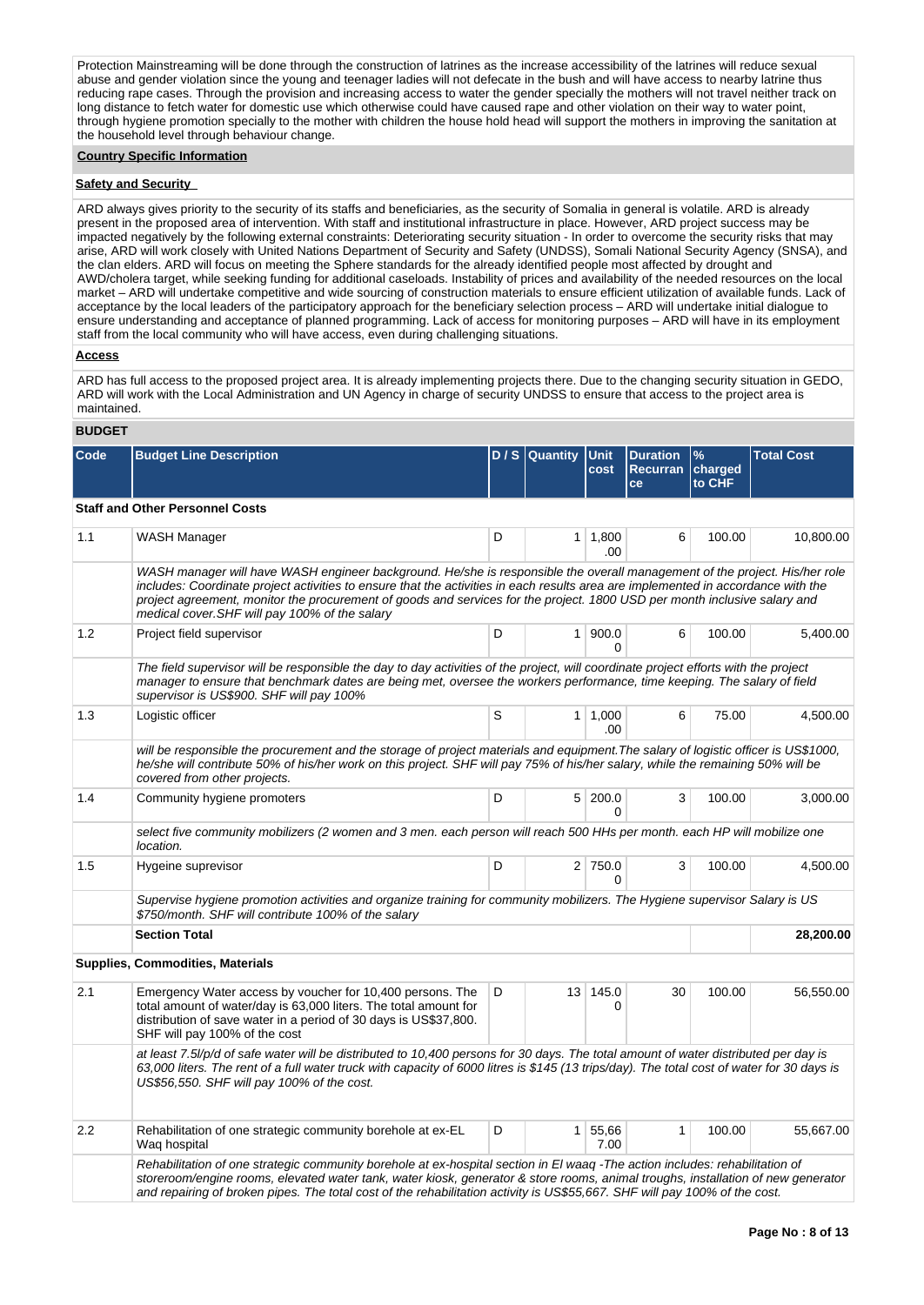| 2.3                      | Rehabilitation of four flood proof shallow wells with hand pump                                                                                                                                                                                                                                                                                                                                                                                  |                                                                            |                                                               | D |                | 4 5,087<br>.70        | 1            | 100.00               | 20,350.80  |  |
|--------------------------|--------------------------------------------------------------------------------------------------------------------------------------------------------------------------------------------------------------------------------------------------------------------------------------------------------------------------------------------------------------------------------------------------------------------------------------------------|----------------------------------------------------------------------------|---------------------------------------------------------------|---|----------------|-----------------------|--------------|----------------------|------------|--|
|                          | Rehabilitation of four flood proof shallow wells. The rehabilitation activities includes deepening of the well up to 3m, in order to<br>upgrade the yield of the well, installing Reinforced concrete rings, construction of reinforced concrete apron and making canal for<br>drainage, purchasing and installation of pump. The total cost of rehabilitating of one shallow well is 5,107.70. SHF will pay 100%<br>of the cost.                |                                                                            |                                                               |   |                |                       |              |                      |            |  |
| 2.4                      | Distribute 700 hygiene promotion kits                                                                                                                                                                                                                                                                                                                                                                                                            |                                                                            |                                                               | D |                | 700 20.90             | 1            | 100.00               | 14,630.00  |  |
|                          | Distribute 700 hygiene promotion kits to 700 HH. cost per kit is \$20.90. The HP kit composes 200 pieces of aqua tabs, 1 jerrycan,<br>1 bucket and 3 bars of soaps. SHF will contribute 100% of the cost                                                                                                                                                                                                                                         |                                                                            |                                                               |   |                |                       |              |                      |            |  |
| 2.5                      | Hygiene promotion training                                                                                                                                                                                                                                                                                                                                                                                                                       |                                                                            |                                                               | D |                | $1 \mid 2,900$<br>.00 | 1            | 100.00               | 2,900.00   |  |
|                          | Conduct training to the five community mobilizers and 2 hygiene promoters on hygiene promotion using WASH cluster HP<br>guideline. The total cost of the training is US\$2900. SHF will pay 100% of the cost.                                                                                                                                                                                                                                    |                                                                            |                                                               |   |                |                       |              |                      |            |  |
| 2.6                      | WASH committe training                                                                                                                                                                                                                                                                                                                                                                                                                           |                                                                            |                                                               | D |                | $1 \ 6,024$<br>.00    | 1            | 100.00               | 6,024.00   |  |
|                          | Train 9 WASH committees, each committee consist 7 person (3 women, 4 men) in a total of 63 persons on Operation and<br>maintenance and DDR. The total cost of the training is US\$6,024. SHF will pay 100% of the cost.                                                                                                                                                                                                                          |                                                                            |                                                               |   |                |                       |              |                      |            |  |
| 2.7                      | Rehabilitation of six shallow well with animal trough                                                                                                                                                                                                                                                                                                                                                                                            |                                                                            |                                                               | D |                | 6 5,992<br>.70        | $\mathbf{1}$ | 100.00               | 35,956.20  |  |
|                          | Rehabilitation of six shallow well with animal trough. The rehabilitation activities includes deepening of the well up to 3m, in order<br>to upgrade the yield of the well, installing Reinforced concrete rings, construction of reinforced concrete apron, making canal for<br>drainage and construction of animal trough in Samarole and Garsaal villages. The unit cost of the rehabilitation activities is<br>5,992.70 US SHF will pay 100% |                                                                            |                                                               |   |                |                       |              |                      |            |  |
|                          | <b>Section Total</b>                                                                                                                                                                                                                                                                                                                                                                                                                             |                                                                            |                                                               |   |                |                       |              |                      | 192,078.00 |  |
| Travel                   |                                                                                                                                                                                                                                                                                                                                                                                                                                                  |                                                                            |                                                               |   |                |                       |              |                      |            |  |
| 5.1                      | Vehicle rent<br>D<br>$1 \mid 1,800$<br>.00                                                                                                                                                                                                                                                                                                                                                                                                       |                                                                            |                                                               |   |                |                       | 6            | 100.00               | 10,800.00  |  |
|                          | Will be used for office supervision, monitoring and staff transportation. The standard rate of vehicle rent is US\$1800/month cost<br>include driver, maintenance and fuel. SHF will contribute 100% of the cost                                                                                                                                                                                                                                 |                                                                            |                                                               |   |                |                       |              |                      |            |  |
|                          | <b>Section Total</b>                                                                                                                                                                                                                                                                                                                                                                                                                             |                                                                            | 10,800.00                                                     |   |                |                       |              |                      |            |  |
|                          | <b>General Operating and Other Direct Costs</b>                                                                                                                                                                                                                                                                                                                                                                                                  |                                                                            |                                                               |   |                |                       |              |                      |            |  |
| 7.1                      | Office utilities cost in Garbaharey                                                                                                                                                                                                                                                                                                                                                                                                              |                                                                            |                                                               | D | 1 <sup>1</sup> | 425.0<br>0            | 6            | 50.00                | 1,275.00   |  |
|                          | Our office field is located in Garbaharey district under Gedo regionb, will provide support and monitoring to project sites in El<br>Waq district, the operation cost of the office will be covered by other project going in the region while this project will cover only<br>electricity and water estimated at rate of 425 USD per month. SHF will contribute 50% of the cost and ARD will cover the<br>remaining budget                      |                                                                            |                                                               |   |                |                       |              |                      |            |  |
|                          | <b>Section Total</b>                                                                                                                                                                                                                                                                                                                                                                                                                             |                                                                            |                                                               |   |                |                       |              |                      | 1,275.00   |  |
| <b>SubTotal</b>          |                                                                                                                                                                                                                                                                                                                                                                                                                                                  |                                                                            |                                                               |   | 738.00         |                       |              |                      | 232,353.00 |  |
| Direct                   |                                                                                                                                                                                                                                                                                                                                                                                                                                                  |                                                                            |                                                               |   |                |                       |              |                      | 227,853.00 |  |
| Support                  |                                                                                                                                                                                                                                                                                                                                                                                                                                                  |                                                                            |                                                               |   |                |                       |              |                      | 4,500.00   |  |
| <b>PSC Cost</b>          |                                                                                                                                                                                                                                                                                                                                                                                                                                                  |                                                                            |                                                               |   |                |                       |              |                      |            |  |
| <b>PSC Cost Percent</b>  |                                                                                                                                                                                                                                                                                                                                                                                                                                                  |                                                                            |                                                               |   |                |                       |              |                      | 7.00       |  |
| <b>PSC Amount</b>        |                                                                                                                                                                                                                                                                                                                                                                                                                                                  |                                                                            |                                                               |   |                |                       |              |                      | 16,264.71  |  |
| <b>Total Cost</b>        |                                                                                                                                                                                                                                                                                                                                                                                                                                                  |                                                                            |                                                               |   |                |                       |              |                      | 248,617.71 |  |
| <b>Project Locations</b> |                                                                                                                                                                                                                                                                                                                                                                                                                                                  |                                                                            |                                                               |   |                |                       |              |                      |            |  |
|                          | <b>Location</b>                                                                                                                                                                                                                                                                                                                                                                                                                                  | <b>Estimated</b><br>percentage<br>of budget<br>for each<br><b>location</b> | <b>Estimated number of beneficiaries</b><br>for each location |   |                |                       |              | <b>Activity Name</b> |            |  |

**Men Women Boys Girls Total**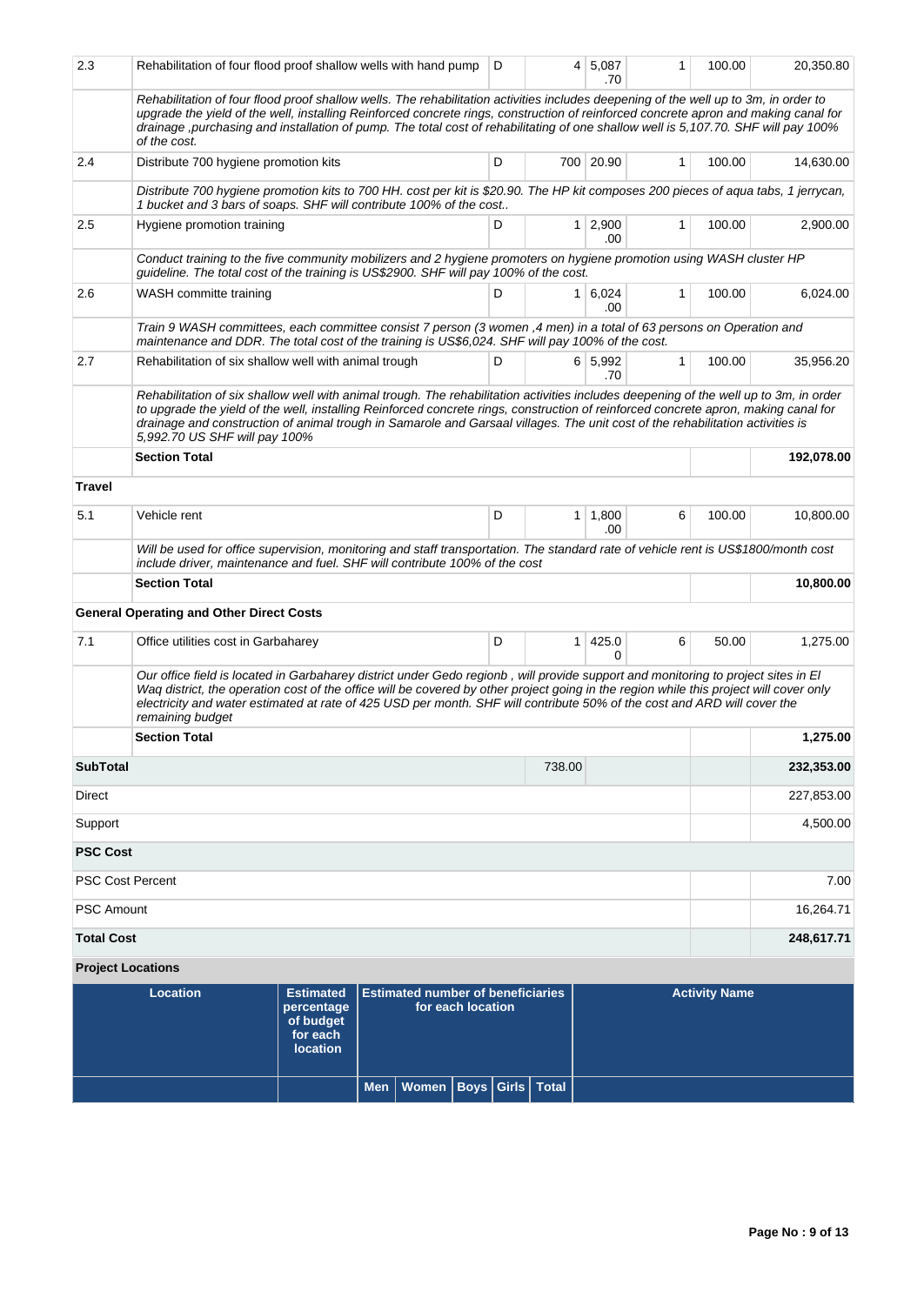| Gedo -> Ceel Waaq -> Ceel Waaq | 58 1,340 |  |  | 2,234 2,679 2,679 8,932 Activity 1.1.1 : In Collaboration with local                                    |
|--------------------------------|----------|--|--|---------------------------------------------------------------------------------------------------------|
|                                |          |  |  | authority, partnership with main water vendors in                                                       |
|                                |          |  |  | rural villages in El Waaq districts to provide water                                                    |
|                                |          |  |  | to the 10,400 (1,560 men, 2,600 women, 3,120<br>boys and 3,120 girls) targeted beneficiaries, then      |
|                                |          |  |  | distribution of vouchers to most vulnerable male                                                        |
|                                |          |  |  | and female in the targeted villages which they                                                          |
|                                |          |  |  | can redeem for water at the specified water                                                             |
|                                |          |  |  | vendors (water trucks). The action is also                                                              |
|                                |          |  |  | includes to hire water truck of a capacity of 6,000<br>litres for trucking safe water to the targeted   |
|                                |          |  |  | locations.                                                                                              |
|                                |          |  |  | Each voucher can be used to redeem specified                                                            |
|                                |          |  |  | quantity of safe water of 7.5 liters per person per                                                     |
|                                |          |  |  | day for a period of 30 days.                                                                            |
|                                |          |  |  | Activity 1.2.1 : Rehabilitation of one strategic                                                        |
|                                |          |  |  | community borehole at ex-hospital section in EI                                                         |
|                                |          |  |  | waaq district to benefit at least 3000 persons                                                          |
|                                |          |  |  | (1050 girls, 750 women, 450 men and 750boys).<br>The action includes: rehabilitation of                 |
|                                |          |  |  | storeroom/engine rooms, elevated water tank,                                                            |
|                                |          |  |  | installation of new generator, repairing of broken                                                      |
|                                |          |  |  | pipes, animal troughs, and construction of water                                                        |
|                                |          |  |  | kiosk.                                                                                                  |
|                                |          |  |  | Activity 1.2.2 : Rehabilitation of 10 flood proof<br>shallow wells (6 with animal trough and 4 with     |
|                                |          |  |  | hand pump) in Samarolee, Garsaal villages and                                                           |
|                                |          |  |  | El Waaq town. The action includes: deepening                                                            |
|                                |          |  |  | shallow wells around 3 meters depth, installation                                                       |
|                                |          |  |  | of reinforced concrete rings to support the well<br>walls, construction of reinforced concrete apron,   |
|                                |          |  |  | construction of well head with stone, canal for                                                         |
|                                |          |  |  | drainage and installation of hand pumps or                                                              |
|                                |          |  |  | construction of animal troughs. The design and                                                          |
|                                |          |  |  | the location of the shallow well should be<br>consulted with women and children to avoid risk           |
|                                |          |  |  | of GBV against women and girls.                                                                         |
|                                |          |  |  | Activity 1.2.3 : With the consultation of                                                               |
|                                |          |  |  | community select and train 9 WASH committees                                                            |
|                                |          |  |  | from the 9 water sources with equal participation                                                       |
|                                |          |  |  | of men and women. Each WASH committee<br>composes (4men and 3 women). The training will                 |
|                                |          |  |  | include operation and maintenance, water                                                                |
|                                |          |  |  | management, HH water treatment and disaster                                                             |
|                                |          |  |  | risk reduction (DRR).                                                                                   |
|                                |          |  |  | Activity 2.1.1 : Organize training on Hygiene<br>promotion, in consultation with the community          |
|                                |          |  |  | members, select 5 community mobilizers (3)                                                              |
|                                |          |  |  | women and 2 men), Conduct training to the 5                                                             |
|                                |          |  |  | community mobilizers on hygiene promotion                                                               |
|                                |          |  |  | using WASH cluster HP guideline, each<br>community mobilizer will be responsible to reach               |
|                                |          |  |  | 500 people as per the sphere standard through                                                           |
|                                |          |  |  | house-to-house, schools, health and nutrition                                                           |
|                                |          |  |  | centers' visits.                                                                                        |
|                                |          |  |  | Activity 2.1.2 : Carry out comprehensive hygiene<br>promotion activities to $15,400$ (2,310 men, 3,850) |
|                                |          |  |  | women, 4,620 boys and 4,620 girls) drought                                                              |
|                                |          |  |  | affected community through visiting house-to-                                                           |
|                                |          |  |  | house, nutrition/feeding centers, health facilities                                                     |
|                                |          |  |  | and schools. The hygiene promotion activities<br>will be conducting through the community               |
|                                |          |  |  | hygiene promoters. More than 50% being women                                                            |
|                                |          |  |  | to be able to undertake household visits which                                                          |
|                                |          |  |  | mainly are female-headed. WASH Committees                                                               |
|                                |          |  |  | will be the focal points in every location and<br>regular hygiene campaigns will be conducted           |
|                                |          |  |  | focusing on 3 key messages of hand washing                                                              |
|                                |          |  |  | with soap, safe excreta disposal including                                                              |
|                                |          |  |  | children feaces and safe chain water                                                                    |
|                                |          |  |  | management. This will complement the<br>chlorination and water quality monitoring to avert              |
|                                |          |  |  | further contamination at household level, thus                                                          |
|                                |          |  |  | reducing chances of outbreak of AWD and other                                                           |
|                                |          |  |  | WASH related diseases in our target locations.                                                          |
|                                |          |  |  | Activity 2.1.3 : Distribute 700 hygiene promotion<br>kits to 700 households at risk of AWD and          |
|                                |          |  |  | malnutrition. Each Hygiene kit contains (200                                                            |
|                                |          |  |  | aqua tabs, 1 Jerry can (20L), 1 bucket, 3 bars of                                                       |
|                                |          |  |  | soap of 800mg).                                                                                         |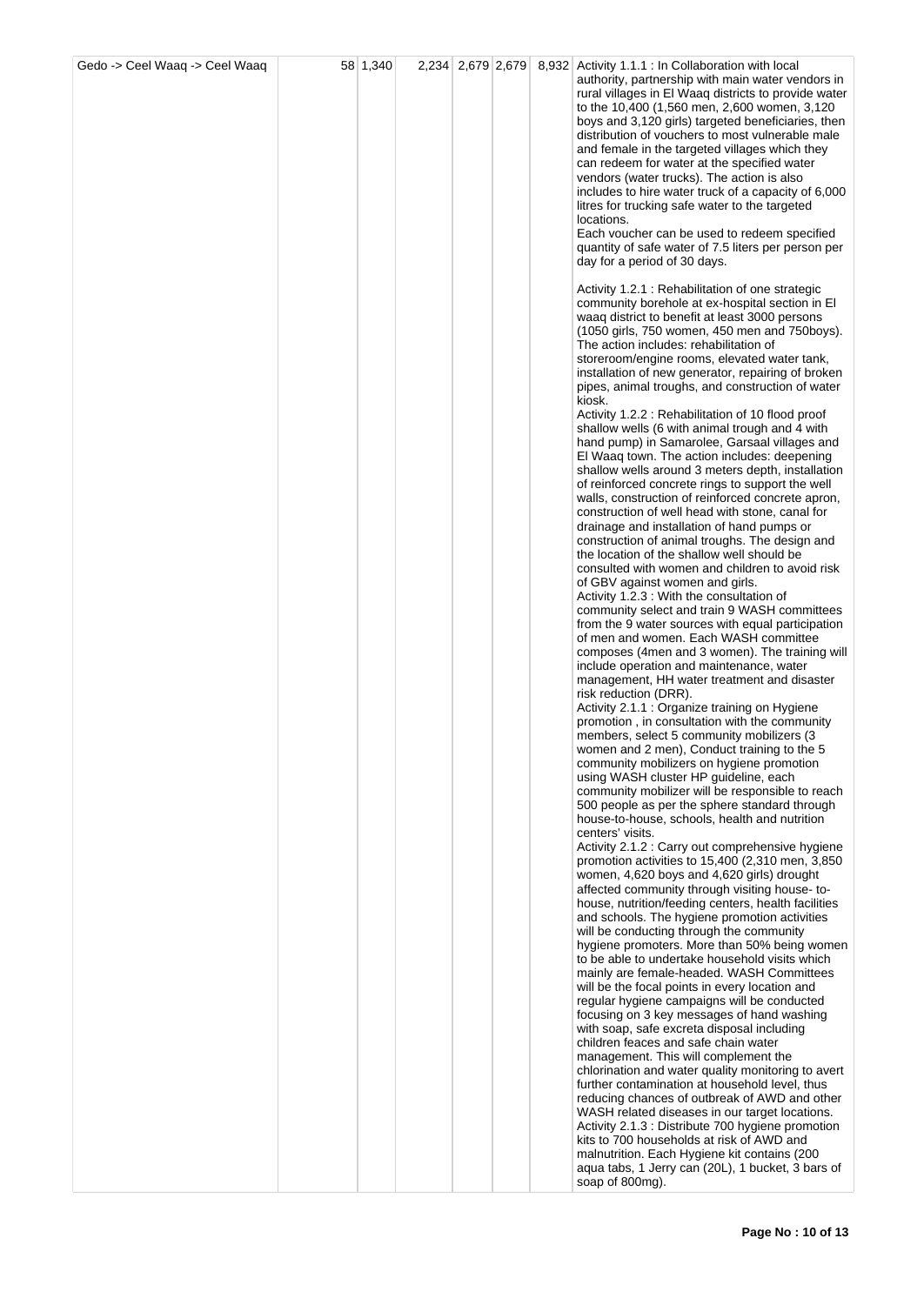| Gedo -> Ceel Waaq -> Garsaal | 21 | 486 | 808 | 970 | 970 | 3,234 Activity 1.1.1 : In Collaboration with local<br>authority, partnership with main water vendors in<br>rural villages in El Waaq districts to provide water                                                                                                                                                                                                                                                                                                                                                                                                                                                                                                                                                                                                                                                                                                                                                                                                                                                                                                                                                                                                                                                                                                                                                                                                                                                                                                                                                                                                                                                                                                                                                                                                                            |
|------------------------------|----|-----|-----|-----|-----|--------------------------------------------------------------------------------------------------------------------------------------------------------------------------------------------------------------------------------------------------------------------------------------------------------------------------------------------------------------------------------------------------------------------------------------------------------------------------------------------------------------------------------------------------------------------------------------------------------------------------------------------------------------------------------------------------------------------------------------------------------------------------------------------------------------------------------------------------------------------------------------------------------------------------------------------------------------------------------------------------------------------------------------------------------------------------------------------------------------------------------------------------------------------------------------------------------------------------------------------------------------------------------------------------------------------------------------------------------------------------------------------------------------------------------------------------------------------------------------------------------------------------------------------------------------------------------------------------------------------------------------------------------------------------------------------------------------------------------------------------------------------------------------------|
|                              |    |     |     |     |     | to the 10,400 (1,560 men, 2,600 women, 3,120<br>boys and 3,120 girls) targeted beneficiaries, then<br>distribution of vouchers to most vulnerable male<br>and female in the targeted villages which they<br>can redeem for water at the specified water<br>vendors (water trucks). The action is also<br>includes to hire water truck of a capacity of 6,000<br>litres for trucking safe water to the targeted<br>locations.<br>Each voucher can be used to redeem specified                                                                                                                                                                                                                                                                                                                                                                                                                                                                                                                                                                                                                                                                                                                                                                                                                                                                                                                                                                                                                                                                                                                                                                                                                                                                                                               |
|                              |    |     |     |     |     | quantity of safe water of 7.5 liters per person per<br>day for a period of 30 days.                                                                                                                                                                                                                                                                                                                                                                                                                                                                                                                                                                                                                                                                                                                                                                                                                                                                                                                                                                                                                                                                                                                                                                                                                                                                                                                                                                                                                                                                                                                                                                                                                                                                                                        |
|                              |    |     |     |     |     | Activity 1.2.1 : Rehabilitation of one strategic<br>community borehole at ex-hospital section in El<br>waaq district to benefit at least 3000 persons<br>(1050 girls, 750 women, 450 men and 750boys).<br>The action includes: rehabilitation of<br>storeroom/engine rooms, elevated water tank,<br>installation of new generator, repairing of broken<br>pipes, animal troughs, and construction of water<br>kiosk.<br>Activity 1.2.2 : Rehabilitation of 10 flood proof<br>shallow wells (6 with animal trough and 4 with<br>hand pump) in Samarolee, Garsaal villages and<br>El Waaq town. The action includes: deepening<br>shallow wells around 3 meters depth, installation<br>of reinforced concrete rings to support the well<br>walls, construction of reinforced concrete apron,<br>construction of well head with stone, canal for<br>drainage and installation of hand pumps or<br>construction of animal troughs. The design and<br>the location of the shallow well should be<br>consulted with women and children to avoid risk<br>of GBV against women and girls.<br>Activity 1.2.3 : With the consultation of<br>community select and train 9 WASH committees<br>from the 9 water sources with equal participation<br>of men and women. Each WASH committee<br>composes (4men and 3 women). The training will<br>include operation and maintenance, water<br>management, HH water treatment and disaster<br>risk reduction (DRR).<br>Activity 2.1.1 : Organize training on Hygiene<br>promotion, in consultation with the community<br>members, select 5 community mobilizers (3<br>women and 2 men), Conduct training to the 5<br>community mobilizers on hygiene promotion<br>using WASH cluster HP guideline, each<br>community mobilizer will be responsible to reach |
|                              |    |     |     |     |     | 500 people as per the sphere standard through<br>house-to-house, schools, health and nutrition<br>centers' visits.                                                                                                                                                                                                                                                                                                                                                                                                                                                                                                                                                                                                                                                                                                                                                                                                                                                                                                                                                                                                                                                                                                                                                                                                                                                                                                                                                                                                                                                                                                                                                                                                                                                                         |
|                              |    |     |     |     |     | Activity 2.1.2 : Carry out comprehensive hygiene<br>promotion activities to 15,400 (2,310 men, 3,850)<br>women, 4,620 boys and 4,620 girls) drought<br>affected community through visiting house-to-<br>house, nutrition/feeding centers, health facilities<br>and schools. The hygiene promotion activities<br>will be conducting through the community<br>hygiene promoters. More than 50% being women                                                                                                                                                                                                                                                                                                                                                                                                                                                                                                                                                                                                                                                                                                                                                                                                                                                                                                                                                                                                                                                                                                                                                                                                                                                                                                                                                                                   |
|                              |    |     |     |     |     | to be able to undertake household visits which<br>mainly are female-headed. WASH Committees<br>will be the focal points in every location and<br>regular hygiene campaigns will be conducted<br>focusing on 3 key messages of hand washing<br>with soap, safe excreta disposal including<br>children feaces and safe chain water<br>management. This will complement the                                                                                                                                                                                                                                                                                                                                                                                                                                                                                                                                                                                                                                                                                                                                                                                                                                                                                                                                                                                                                                                                                                                                                                                                                                                                                                                                                                                                                   |
|                              |    |     |     |     |     | chlorination and water quality monitoring to avert<br>further contamination at household level, thus<br>reducing chances of outbreak of AWD and other<br>WASH related diseases in our target locations.<br>Activity 2.1.3 : Distribute 700 hygiene promotion<br>kits to 700 households at risk of AWD and<br>malnutrition. Each Hygiene kit contains (200<br>aqua tabs, 1 Jerry can (20L), 1 bucket, 3 bars of<br>soap of 800mg).                                                                                                                                                                                                                                                                                                                                                                                                                                                                                                                                                                                                                                                                                                                                                                                                                                                                                                                                                                                                                                                                                                                                                                                                                                                                                                                                                          |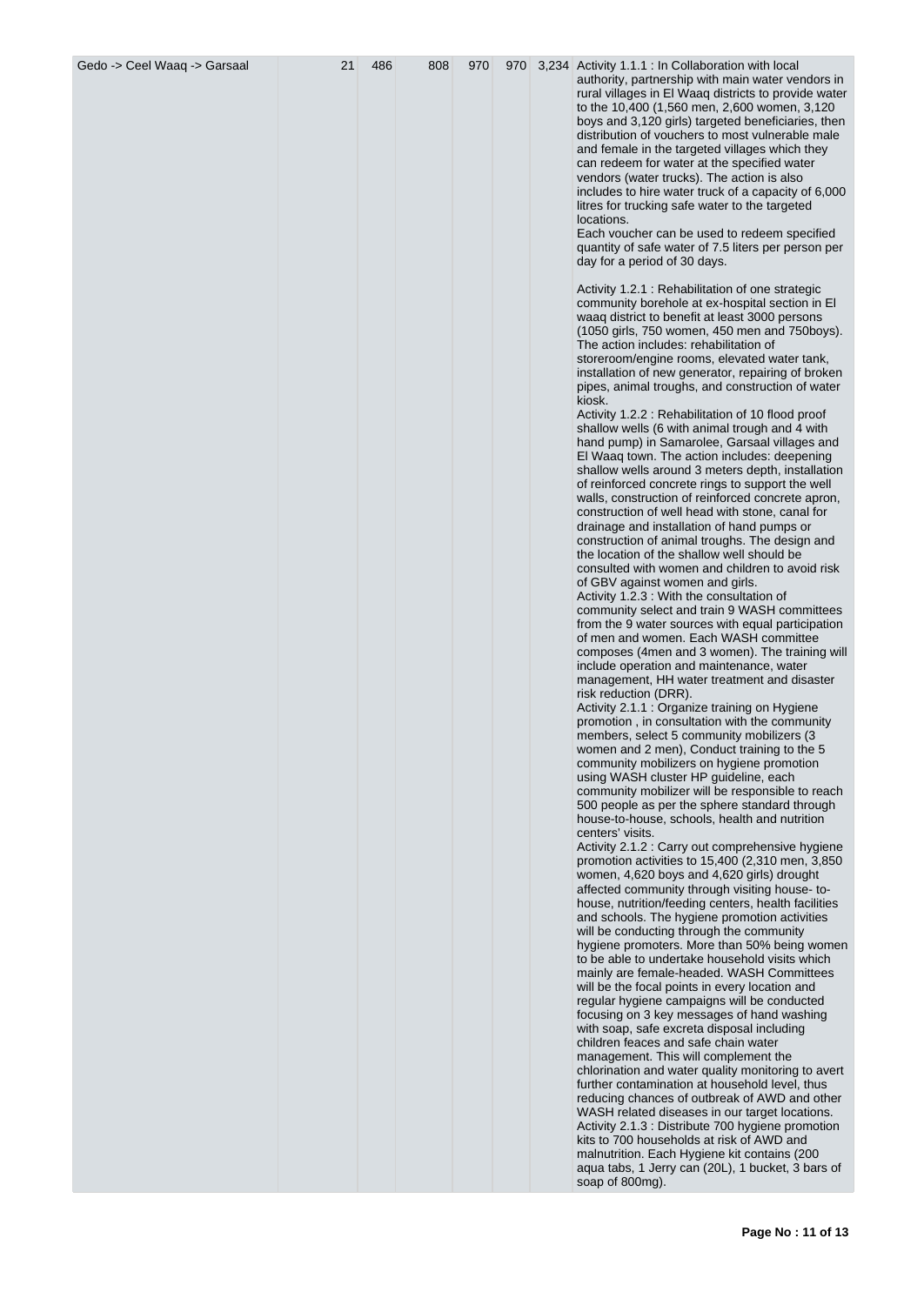| Gedo -> Ceel Waaq -> Samaroole | 21 | 486 | 808 | 970 |  | 970 3,234 Activity 1.1.1 : In Collaboration with local                                                 |
|--------------------------------|----|-----|-----|-----|--|--------------------------------------------------------------------------------------------------------|
|                                |    |     |     |     |  | authority, partnership with main water vendors in                                                      |
|                                |    |     |     |     |  | rural villages in El Waaq districts to provide water                                                   |
|                                |    |     |     |     |  | to the 10,400 (1,560 men, 2,600 women, 3,120<br>boys and 3,120 girls) targeted beneficiaries, then     |
|                                |    |     |     |     |  | distribution of vouchers to most vulnerable male                                                       |
|                                |    |     |     |     |  | and female in the targeted villages which they                                                         |
|                                |    |     |     |     |  | can redeem for water at the specified water                                                            |
|                                |    |     |     |     |  | vendors (water trucks). The action is also                                                             |
|                                |    |     |     |     |  | includes to hire water truck of a capacity of 6,000                                                    |
|                                |    |     |     |     |  | litres for trucking safe water to the targeted<br>locations.                                           |
|                                |    |     |     |     |  | Each voucher can be used to redeem specified                                                           |
|                                |    |     |     |     |  | quantity of safe water of 7.5 liters per person per                                                    |
|                                |    |     |     |     |  | day for a period of 30 days.                                                                           |
|                                |    |     |     |     |  |                                                                                                        |
|                                |    |     |     |     |  | Activity 1.2.1 : Rehabilitation of one strategic<br>community borehole at ex-hospital section in El    |
|                                |    |     |     |     |  | waaq district to benefit at least 3000 persons                                                         |
|                                |    |     |     |     |  | (1050 girls, 750 women, 450 men and 750boys).                                                          |
|                                |    |     |     |     |  | The action includes: rehabilitation of                                                                 |
|                                |    |     |     |     |  | storeroom/engine rooms, elevated water tank,                                                           |
|                                |    |     |     |     |  | installation of new generator, repairing of broken<br>pipes, animal troughs, and construction of water |
|                                |    |     |     |     |  | kiosk.                                                                                                 |
|                                |    |     |     |     |  | Activity 1.2.2: Rehabilitation of 10 flood proof                                                       |
|                                |    |     |     |     |  | shallow wells (6 with animal trough and 4 with                                                         |
|                                |    |     |     |     |  | hand pump) in Samarolee, Garsaal villages and                                                          |
|                                |    |     |     |     |  | El Waaq town. The action includes: deepening<br>shallow wells around 3 meters depth, installation      |
|                                |    |     |     |     |  | of reinforced concrete rings to support the well                                                       |
|                                |    |     |     |     |  | walls, construction of reinforced concrete apron,                                                      |
|                                |    |     |     |     |  | construction of well head with stone, canal for                                                        |
|                                |    |     |     |     |  | drainage and installation of hand pumps or                                                             |
|                                |    |     |     |     |  | construction of animal troughs. The design and<br>the location of the shallow well should be           |
|                                |    |     |     |     |  | consulted with women and children to avoid risk                                                        |
|                                |    |     |     |     |  | of GBV against women and girls.                                                                        |
|                                |    |     |     |     |  | Activity 1.2.3 : With the consultation of                                                              |
|                                |    |     |     |     |  | community select and train 9 WASH committees                                                           |
|                                |    |     |     |     |  | from the 9 water sources with equal participation<br>of men and women. Each WASH committee             |
|                                |    |     |     |     |  | composes (4men and 3 women). The training will                                                         |
|                                |    |     |     |     |  | include operation and maintenance, water                                                               |
|                                |    |     |     |     |  | management, HH water treatment and disaster                                                            |
|                                |    |     |     |     |  | risk reduction (DRR).<br>Activity 2.1.1 : Organize training on Hygiene                                 |
|                                |    |     |     |     |  | promotion, in consultation with the community                                                          |
|                                |    |     |     |     |  | members, select 5 community mobilizers (3                                                              |
|                                |    |     |     |     |  | women and 2 men), Conduct training to the 5                                                            |
|                                |    |     |     |     |  | community mobilizers on hygiene promotion<br>using WASH cluster HP guideline, each                     |
|                                |    |     |     |     |  | community mobilizer will be responsible to reach                                                       |
|                                |    |     |     |     |  | 500 people as per the sphere standard through                                                          |
|                                |    |     |     |     |  | house-to-house, schools, health and nutrition                                                          |
|                                |    |     |     |     |  | centers' visits.<br>Activity 2.1.2 : Carry out comprehensive hygiene                                   |
|                                |    |     |     |     |  | promotion activities to 15,400 (2,310 men, 3,850)                                                      |
|                                |    |     |     |     |  | women, 4,620 boys and 4,620 girls) drought                                                             |
|                                |    |     |     |     |  | affected community through visiting house-to-                                                          |
|                                |    |     |     |     |  | house, nutrition/feeding centers, health facilities<br>and schools. The hygiene promotion activities   |
|                                |    |     |     |     |  | will be conducting through the community                                                               |
|                                |    |     |     |     |  | hygiene promoters. More than 50% being women                                                           |
|                                |    |     |     |     |  | to be able to undertake household visits which                                                         |
|                                |    |     |     |     |  | mainly are female-headed. WASH Committees                                                              |
|                                |    |     |     |     |  | will be the focal points in every location and<br>regular hygiene campaigns will be conducted          |
|                                |    |     |     |     |  | focusing on 3 key messages of hand washing                                                             |
|                                |    |     |     |     |  | with soap, safe excreta disposal including                                                             |
|                                |    |     |     |     |  | children feaces and safe chain water                                                                   |
|                                |    |     |     |     |  | management. This will complement the<br>chlorination and water quality monitoring to avert             |
|                                |    |     |     |     |  | further contamination at household level, thus                                                         |
|                                |    |     |     |     |  | reducing chances of outbreak of AWD and other                                                          |
|                                |    |     |     |     |  | WASH related diseases in our target locations.                                                         |
|                                |    |     |     |     |  | Activity 2.1.3 : Distribute 700 hygiene promotion                                                      |
|                                |    |     |     |     |  | kits to 700 households at risk of AWD and<br>malnutrition. Each Hygiene kit contains (200              |
|                                |    |     |     |     |  | aqua tabs, 1 Jerry can (20L), 1 bucket, 3 bars of                                                      |
|                                |    |     |     |     |  | soap of 800mg).                                                                                        |